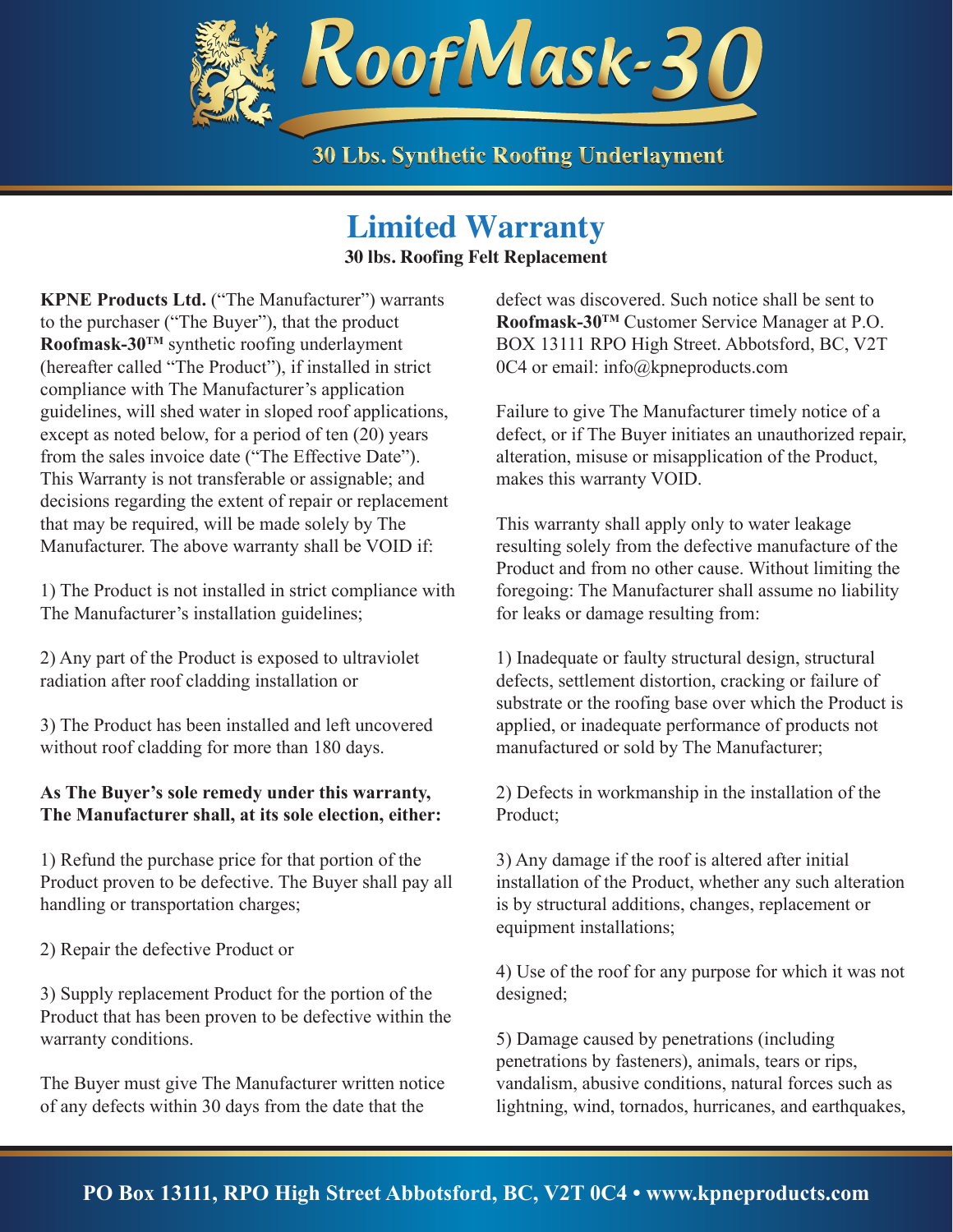

## **Limited Warranty**

**30 lbs. Roofing Felt Replacement**

fire, acts of God, or any other cause beyond The Manufacturer's control;

6) Installation of the final roof covering over visibly degraded Product;

7) Infiltration of moisture or condensation in, through or around walls, coping, building structure or underlayment of surrounding material;

8) Damage resulting from condensation below or adjacent to the Product;

9) Damned or standing water; on-site drainage requirements must meet National or Canadian Roofing Contractors Association (NRCA or CRCA) minimum recommendations as applicable;

10) Unusual traffic, or from use as a storage area or recreational surface or for any other purpose for which it was not designed;

11) Chemical damage or defects caused by any chemical materials including but not limited to greases, solvents, oils, or other chemicals;

12) Failure of the Owner to exercise reasonable care in maintaining the roof assembly and/or the Product; 13) Shrinkage of the Product.

### **In furtherance of and not in limitation of the foregoing, The Manufacturer will have no liability under this warranty for:**

1) Any variation in color or shading of the Underlay;

2) Any costs related to the removal of any asbestos or

other hazardous materials or waste present in the roof to which the Underlay is installed;

3) Any costs incurred for labor, repair or disposal; or

4) Any damage to the interior or exterior of any building or any property contained therein;

In all cases, the replacement Product is warranted only for the remainder of the original product Warranty.

The Manufacturer reserves the right to discontinue or modify any of its products, without notice to The Buyer and shall not be liable to The Buyer as a result of this modification or discontinuance. The Manufacturer will have no liability in the event that replacement materials may vary in color in comparison to the original product as a result of product changes or normal weathering.

The warranties set forth herein are The Manufacturer's sole and exclusive warranties. In no event shall The Manufacturer be liable for other damages, including, without limitation, or for special, incidental, punitive or consequential damages.

Any refund or material replacement by The Manufacturer shall constitute a full settlement and release of all claims of any covered person hereunder for damages or other relief.

No part of this warranty may be changed or cancelled except by a written document signed by The Manufacturer and The Buyer. No course of dealing or performance, usage of trade or failure to enforce any term shall be used to modify the warranty. The Buyer may not assign or permit any other transfer of this